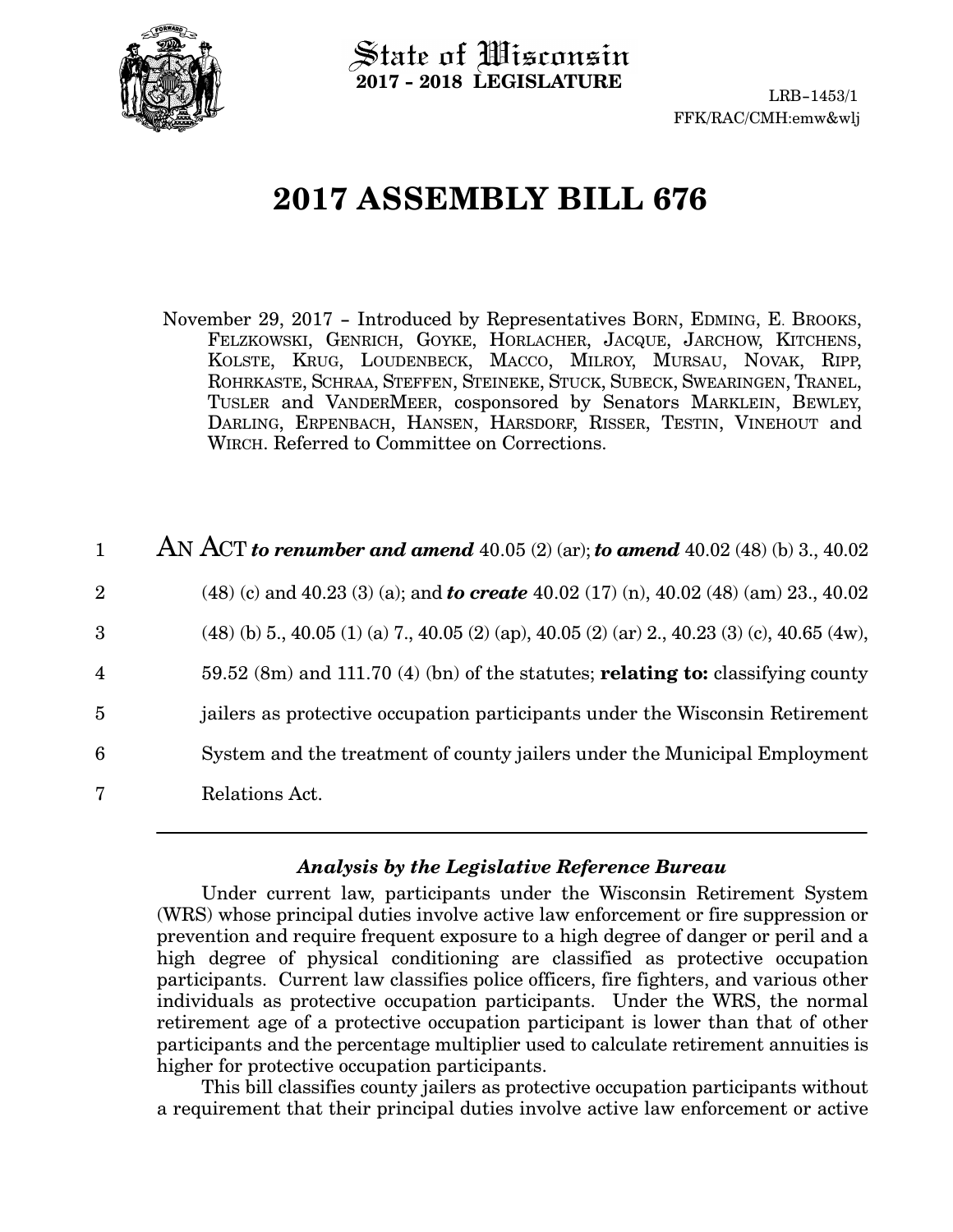### **ASSEMBLY BILL 676**

fire suppression or prevention. The bill defines county jailers as persons employed by a county whose principal duties involve supervising, controlling, or maintaining a jail or persons confined in a jail, regardless of whether the jailers have been sworn regarding their duties or whether they serve on a full-time basis.

Under the bill, county jailers who become protective occupation participants on or after the bill's effective date and are employed by a county that did not classify county jailers as protective occupation participants on July 1, 2017, are required to pay all additional employer costs resulting from their classification as protective occupation participants, including the cost of the duty disability program. County jailers who were classified as protective occupation participants before the bill's effective date and county jailers hired on or after the bill's effective date in counties that did classify county jailers as protective occupation participants on July 1, 2017, are not required to pay the additional employer costs. The bill also permits a county jailer to elect at the time of hire not to become a protective occupation participant.

Finally, under the Municipal Employment Relations Act, public safety employees may collectively bargain over wages, hours, and conditions of employment, and general employees may bargain collectively over only an annual percentage wage increase that does not exceed the annual percentage increase in the consumer price index. Under MERA, public safety employees and general employees may not be in the same collective bargaining unit. This bill amends MERA so that a county that treats a county jailer as a public safety employee on the effective date of this bill shall continue to treat any person it employs as a county jailer as a public safety employee except that, if the county subsequently raises a question regarding the appropriateness of including county jailers in a collective bargaining unit containing public safety employees, no person the county employs as a county jailer may be treated as a public safety employee.

Because this bill relates to public employee retirement or pensions, it may be referred to the Joint Survey Committee on Retirement Systems for a report to be printed as an appendix to the bill.

For further information see the *state and local* fiscal estimate, which will be printed as an appendix to this bill.

### *The people of the state of Wisconsin, represented in senate and assembly, do enact as follows:*

| <b>SECTION 1.</b> 40.02 (17) (n) of the statutes is created to read:                    |
|-----------------------------------------------------------------------------------------|
| $40.02$ (17) (n) Notwithstanding par. (d), each participant who is a county jailer      |
| and who is classified as a protective occupation participant shall be granted           |
| creditable service as a protective occupation participant for all covered service while |
| a county jailer that was earned on or after the effective date of this paragraph        |
|                                                                                         |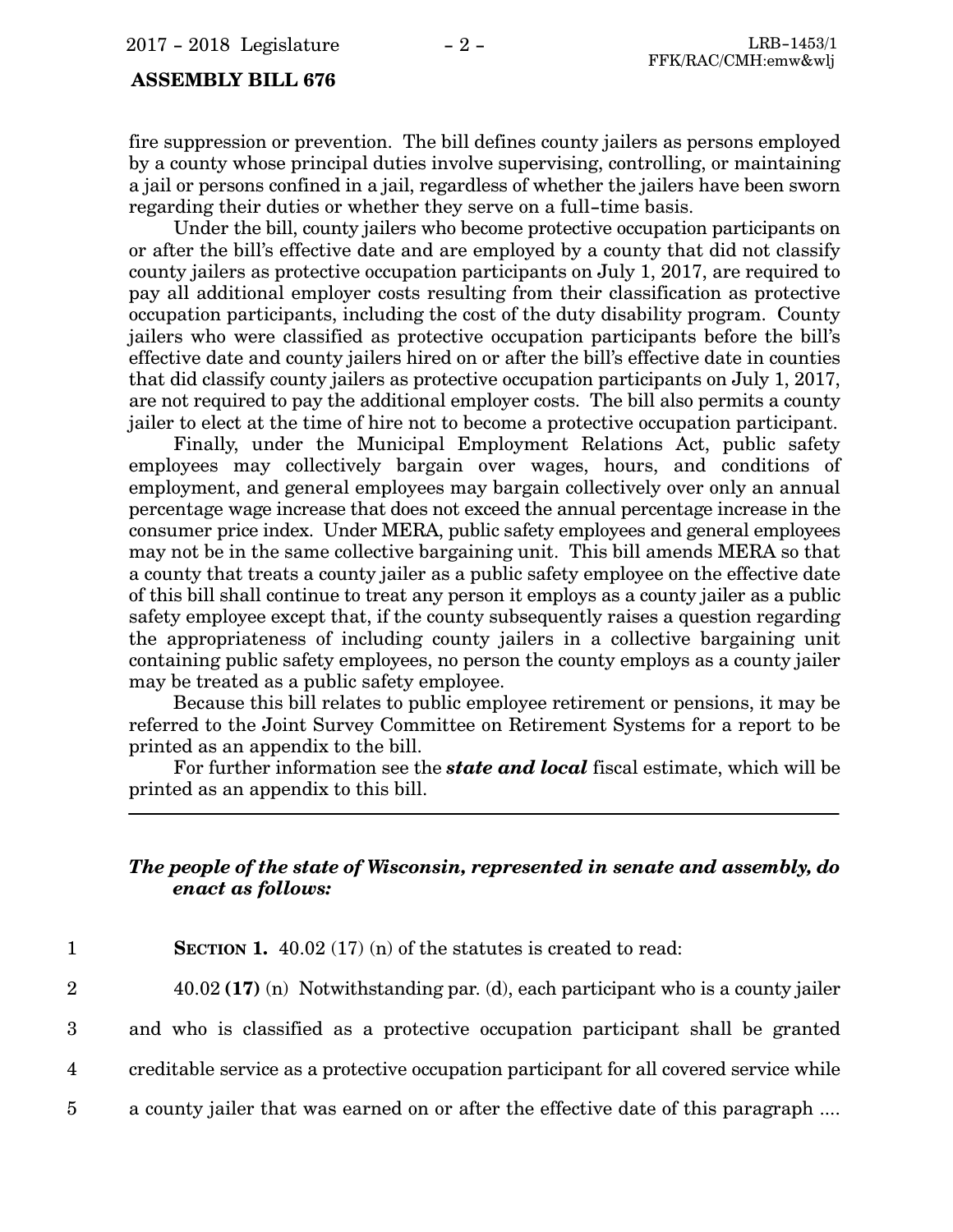### **ASSEMBLY BILL 676**

[LRB inserts date], but may not be granted creditable service as a protective occupation participant for any covered service as a county jailer that was earned before the effective date of this paragraph .... [LRB inserts date], unless that service was earned while the participant was classified under sub. (48) (a) and s. 40.06 (1) (d) as a protective occupation participant. 1 2 3 4 5

- 
- **SECTION 2.** 40.02 (48) (am) 23. of the statutes is created to read: 6
- 40.02 **(48)** (am) 23. A county jailer. 7
- **SECTION 3.** 40.02 (48) (b) 3. of the statutes is amended to read: 8

40.02 **(48)** (b) 3. A "deputy sheriff" or a "county traffic police officer" is any officer or employee of a sheriff's office or county traffic department, except one whose principal duties are those of a telephone operator, clerk, stenographer, machinist or mechanic and whose functions do not clearly fall within the scope of active law enforcement even though such an employee is subject to occasional call, or is occasionally called upon, to perform duties within the scope of active law enforcement. Deputy sheriff or county traffic police officer includes also does not include a county jailer, but does include any person regularly employed and qualifying as a deputy sheriff or county traffic police officer, even if temporarily assigned to other duties. 9 10 11 12 13 14 15 16 17 18

19

**SECTION 4.** 40.02 (48) (b) 5. of the statutes is created to read:

40.02 **(48)** (b) 5. A "county jailer" is an employee of a county whose principal duties involve supervising, controlling, or maintaining a jail or the persons confined in a jail, as assigned by the sheriff under s. 59.27 (1), regardless of whether they have been sworn regarding their duties or whether they serve on a full-time basis. Notwithstanding par. (a), an employer may classify an employee who is a county jailer as a protective occupation participant under par. (am) 23. without making a 20 21 22 23 24 25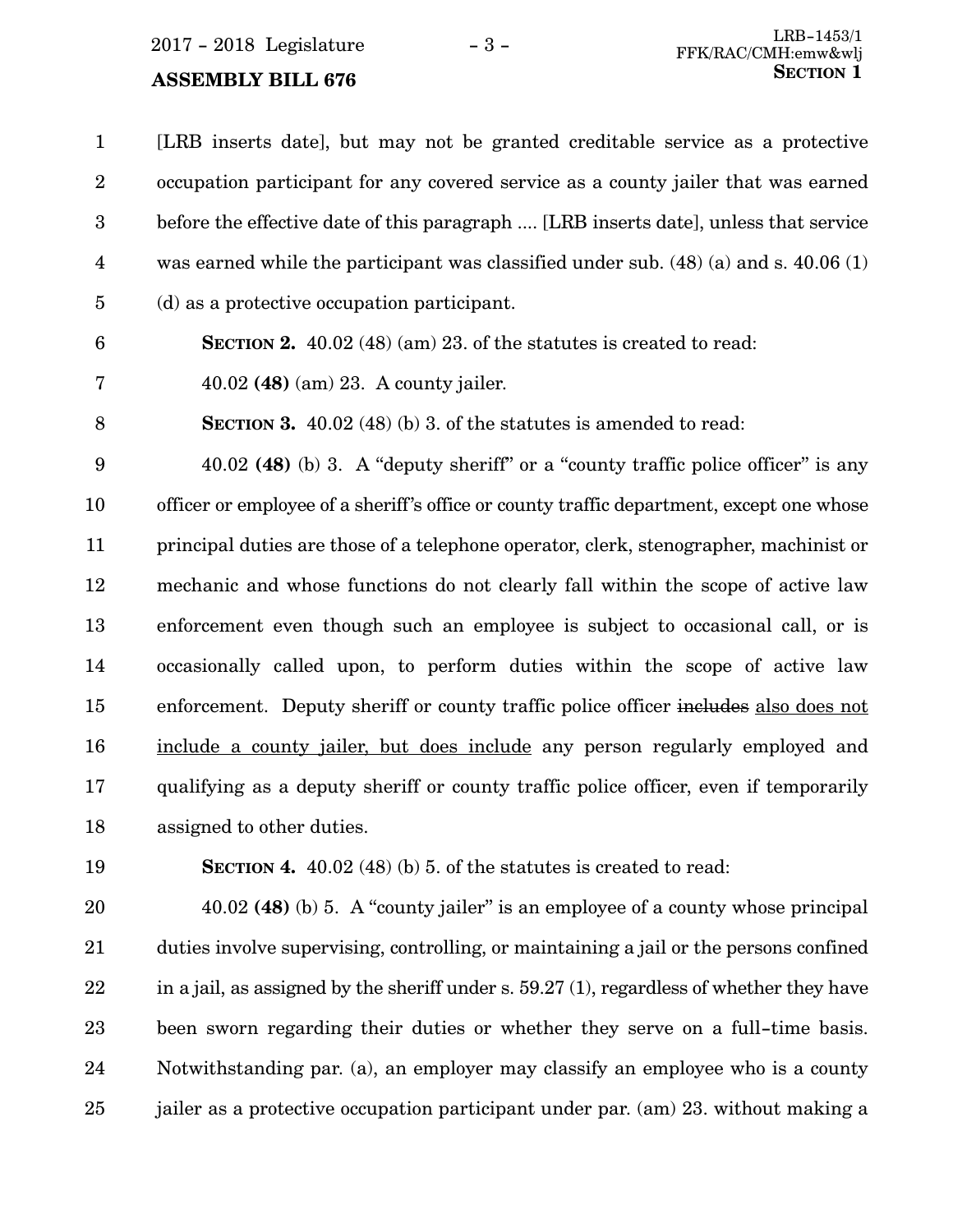determination that the principal duties of the employee involve active law enforcement or active fire suppression or prevention. A determination under this subdivision may not be appealed under s. 40.06 (1) (e) or (em). A county jailer is not a protective occupation participant if he or she so elects with the employer under s. 59.52 (8m) or 2017 Wisconsin Act .... (this act). 1 2 3 4 5

6

**SECTION 5.** 40.02 (48) (c) of the statutes is amended to read:

40.02 **(48)** (c) In s. 40.65, "protective occupation participant" means a participating employee who is a police officer, fire fighter, an individual determined by a participating employer under par. (a) or (bm) to be a protective occupation participant, county undersheriff, deputy sheriff, county jailer, state probation and parole officer, county traffic police officer, conservation warden, state forest ranger, field conservation employee of the department of natural resources who is subject to call for forest fire control or warden duty, member of the state traffic patrol, state motor vehicle inspector, University of Wisconsin System full-time police officer, guard or any other employee whose principal duties are supervision and discipline of inmates at a state penal institution, excise tax investigator employed by the department of revenue, person employed under s. 60.553 (1), 61.66 (1), or 62.13 (2e) (a), or special criminal investigation agent employed by the department of justice. 7 8 9 10 11 12 13 14 15 16 17 18

19

**SECTION 6.** 40.05 (1) (a) 7. of the statutes is created to read:

40.05 **(1)** (a) 7. For a county jailer covered under subd. 3., the percentage of earnings equal to the total actuarially required contribution rate, as approved by the board under s. 40.03 (1) (e), for a participating employee whose formula rate is determined under s.  $40.23$  (2m) (e) 3., less the contribution rate paid by the employer for a county jailer under sub. (2) (a). This subdivision applies only to a county jailer who becomes a protective occupation participant on or after the effective date of this 20 21 22 23 24 25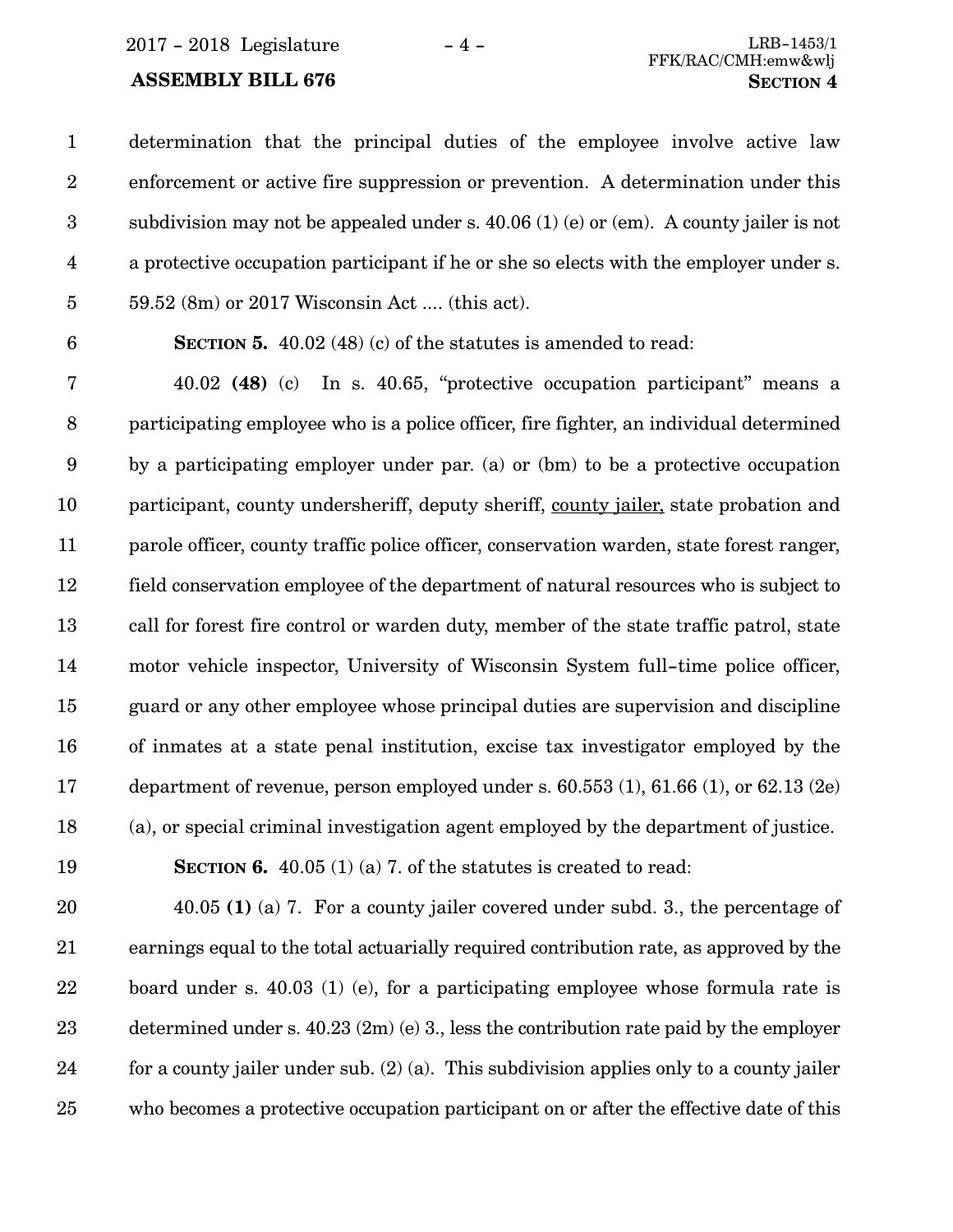### **ASSEMBLY BILL 676**

subdivision .... [LRB inserts date], and is employed in a county that did not classify county jailers as protective occupation participants on July 1, 2017. **SECTION 7.** 40.05 (2) (ap) of the statutes is created to read: 40.05 **(2)** (ap) The contributions under par. (a) that are required to be paid by a participating employer for a county jailer whose formula rate is determined under s.  $40.23$  (2m) (e) 3, shall be a percentage of earnings equal to one-half of the total actuarially required contribution rate, as approved by the board under s. 40.03 (1) (e), for an employee whose formula rate is determined under s. 40.23 (2m) (e) 1. This paragraph applies only to contributions paid for a county jailer who becomes a protective occupation participant on or after the effective date of this paragraph .... [LRB inserts date], and is employed in a county that did not classify county jailers as protective occupation participants on July 1, 2017. 1 2 3 4 5 6 7 8 9 10 11 12

**SECTION 8.**  $40.05$  (2) (ar) of the statutes is renumbered  $40.05$  (2) (ar) 1. and amended to read: 13 14

40.05 **(2)** (ar) 1. Participating Except as provided in subd. 2., participating employers of employees subject to s. 40.65 shall contribute an additional percentage or percentages of those employees' earnings based on the experience rates determined to be appropriate by the board with the advice of the actuary. 15 16 17 18

**SECTION 9.** 40.05 (2) (ar) 2. of the statutes is created to read:

40.05 **(2)** (ar) 2. County jailers who become protective occupation participants on or after the effective date of this subdivision .... [LRB inserts date], and are employed in a county that did not classify county jailers as protective occupation participants on July 1, 2017, shall make the contribution under subd. 1. in lieu of their employers. 20 21 22 23 24

25

19

**SECTION 10.** 40.23 (3) (a) of the statutes is amended to read: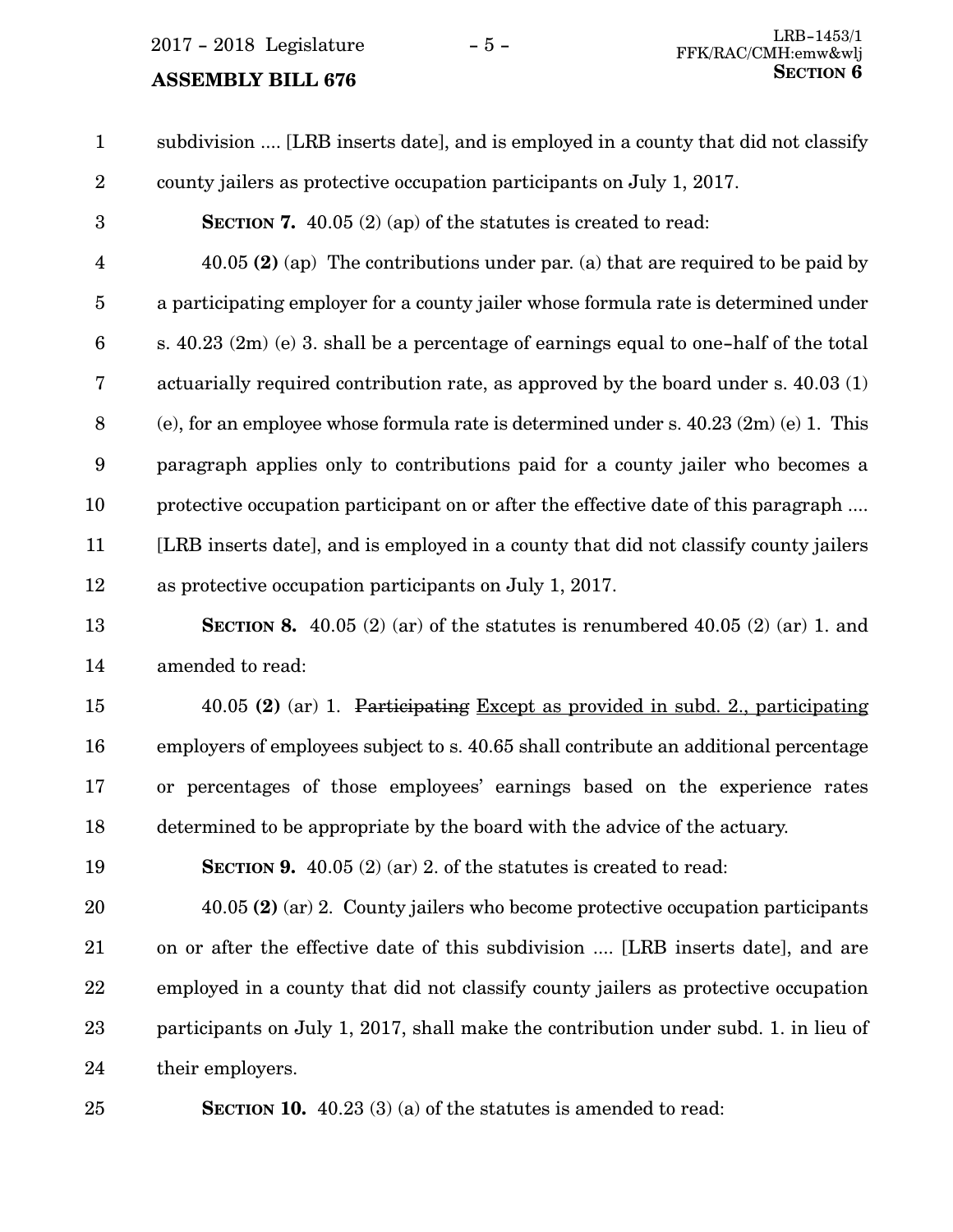40.23 **(3)** (a) Except as provided in par. pars. (b) and (c), the initial monthly amount of any retirement annuity in the normal form shall not be less than the money purchase annuity which can be provided by applying the sum of the participant's accumulated additional and required contributions, including interest credited to the accumulations, plus an amount from the employer accumulation reserve equal to the participant's accumulated required contributions, less any accumulated contributions to purchase other governmental service under s. 40.25 (7), 2001 stats., or s. 40.285 (2) (b) to fund the annuity in accordance with the actuarial tables in effect on the annuity effective date. **SECTION 11.** 40.23 (3) (c) of the statutes is created to read: 40.23 **(3)** (c) Under par. (a), for a county jailer described in s. 40.02 (48) (am) 23., the amount to be paid from the employer accumulation reserve is equal to the employer required contributions, including interest, paid for a county jailer under s. 40.05 (2) (a). This paragraph applies only to a county jailer who becomes a protective occupation participant on or after the effective date of this paragraph .... [LRB inserts date], and is employed in a county that did not classify county jailers as protective occupation participants on July 1, 2017. **SECTION 12.** 40.65 (4w) of the statutes is created to read: 1 2 3 4 5 6 7 8 9 10 11 12 13 14 15 16 17 18

40.65 **(4w)** A county jailer who becomes a protective occupation participant on or after the effective date of this subsection .... [LRB inserts date], is not entitled to a duty disability benefit under this section for an injury or disease occurring before the effective date of this subsection .... [LRB inserts date]. 19 20 21 22

**SECTION 13.** 59.52 (8m) of the statutes is created to read: 23

59.52 **(8m)** EMPLOYMENT OF COUNTY JAILERS. The board shall provide an individual who is employed as a county jailer an option to elect not to be a protective 24 25